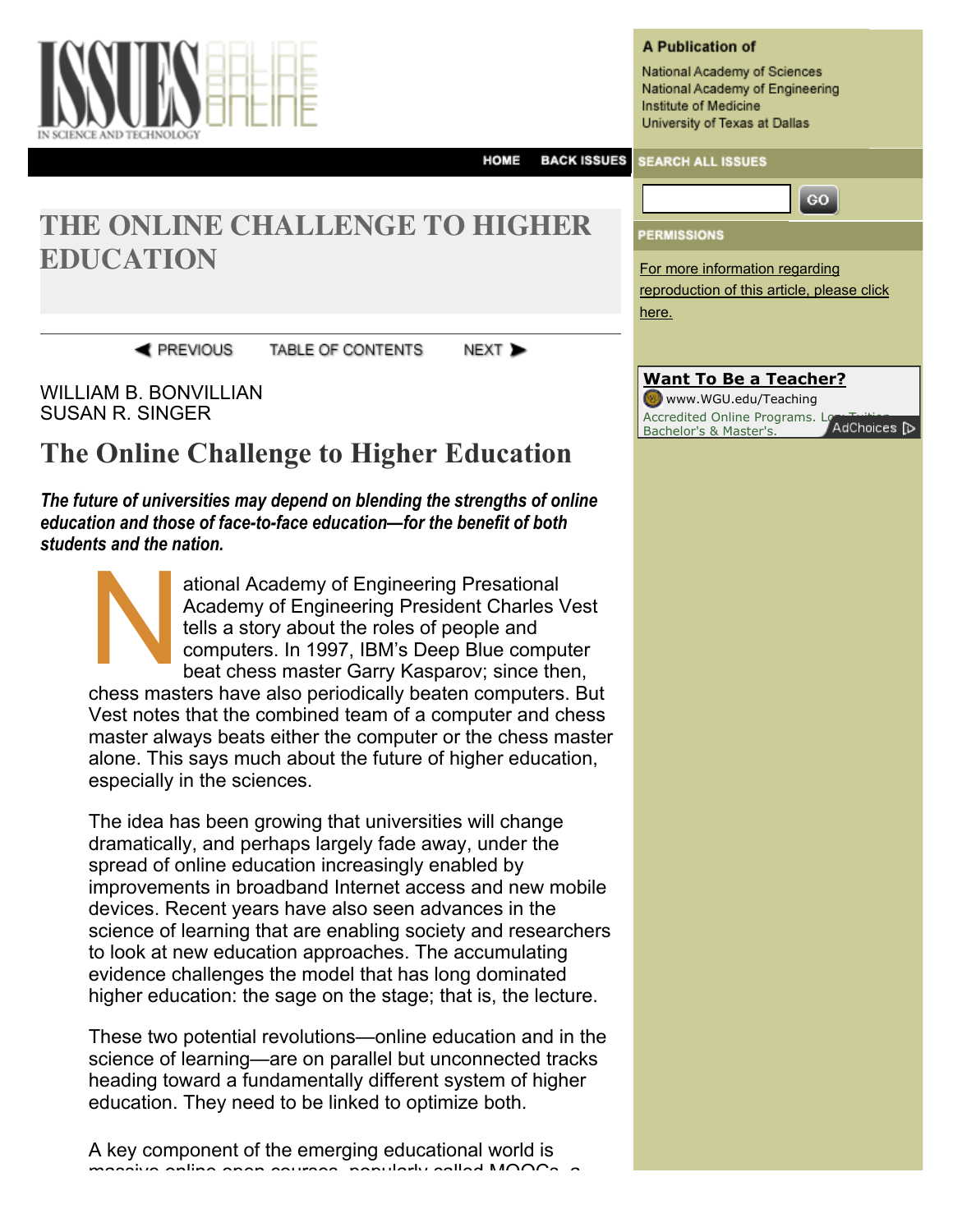massive online open courses, popularly called MOOCs, a term just a few years old. Early MOOC providers were forprofit firms that saw opportunities to capture higher education markets. At the University of Phoenix, a leader in online education, total enrollment by 2012 was approximately 308,000. At Kaplan University, another major online provider, enrollment was 78,000. Universities have responded to this market threat. At Coursera, an initial university MOOC platform originating from science faculty at Stanford, 62 universities now offer at least one course, including 16 recently added from abroad. Coursera adopted a for-profit model and obtained venture funding. Udacity, another forprofit MOOC provider developed by Stanford faculty, re- cently announced a master's degree in computer science program, in conjunction with the Georgia Institute of Technology and AT&T.

Concerned about the implications of grafting a for-profit approach onto nonprofit institutions, the Massachusetts Institute of Technology (MIT), later joined by Harvard University, launched edX as a nonprofit educational venture, with \$60 million in experimental funding from the two schools. The edX alliance now has 27 university members, including 6 leading universities in Asia. Each school is creating courses for its own use and the use of others. The plan has been to post the courses and make them available without charge, although charges are contemplated in the future for students seeking a certificate of course completion.

The first edX course, from MIT, was on computer and electronic circuit design, directly taken from MIT's introductory circuit design course. It initially drew some 154,000 participants worldwide. Other MOOC providers saw comparable initial numbers. No one had seen such numbers attending a single course. Most of these early viewers proved to be "shoppers," testing the buzz and content. Some 7,000 people eventually completed the edX course for a certificate. Even this number is breathtaking—60% more than MIT's undergraduate enrollment. edX, operating since 2012, recently counted its millionth student.

Online students proved to be self-assembling, assisting each other and organizing online and in-person discussion groups. edX has become the theater, staging the show with the participating universities developing the course content around evolving edX design standards. edX is developing and offering the platform and assessment software, serving as the common technical support mechanism. Developing quality online courses, assuming they are not mere videos of lectures, is much more expensive than developing a physical

classroom course. Although the courses so far are free and universally available online, schools offering MOOCs will need to charge for completion certificates to cover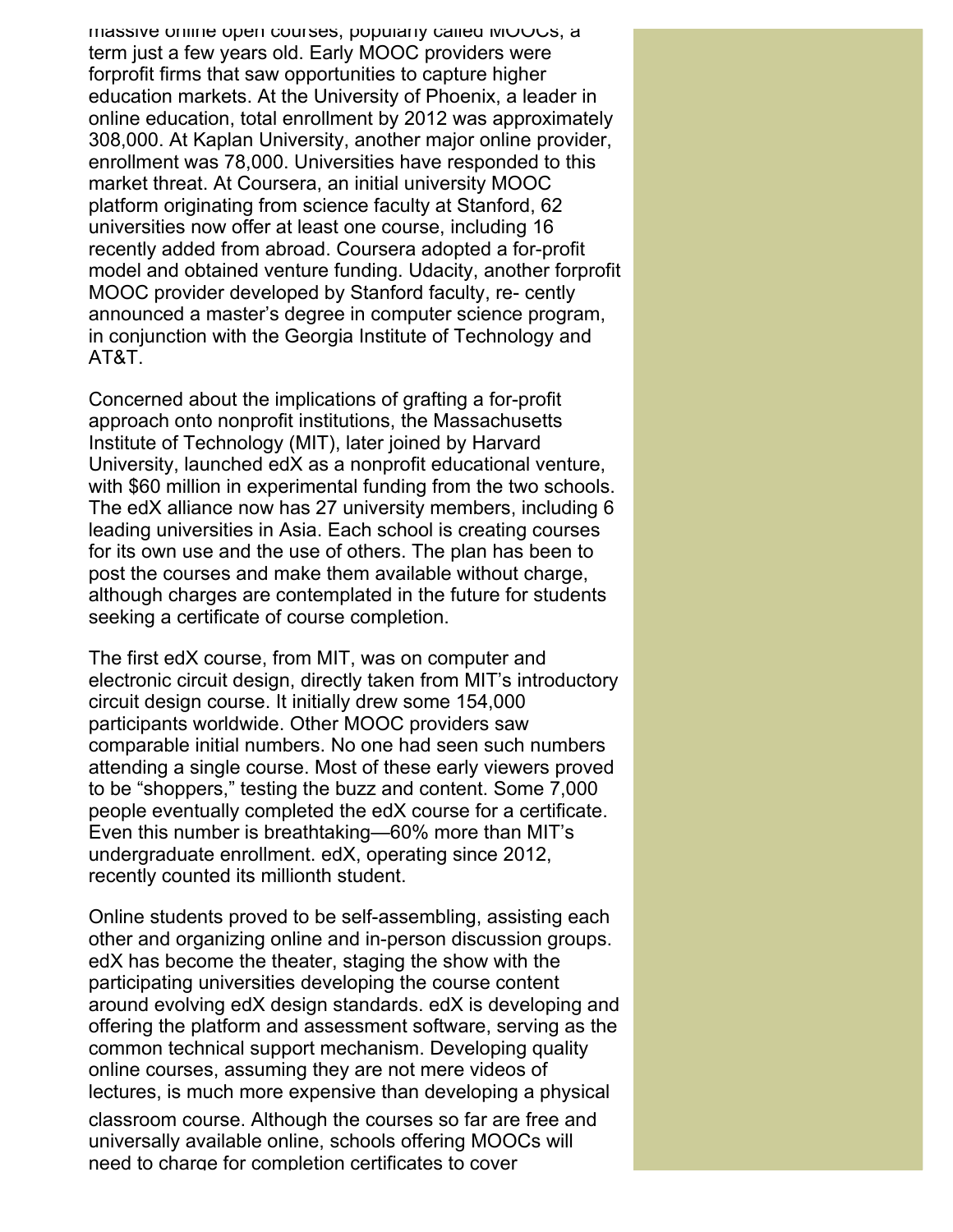need to charge for completion certificates to cover to cover development. However, the MOOC business model is by no means clear. Schools are starting to see that alongside their established university, they may have to form a "Pixar" branch.

### **MOOCs and educational reform**

Many politicians in the United States seem to feel that MOOCs represent a kind of "new magic": online higher education for free. Although never explicitly stated this way, conservative politicians seem to be hoping that for-profit online higher education can finally rid the republic of those pesky, left-wing universities. Progressive politicians, on the other hand, seem to be hoping MOOCs will end what they view as outrageous university tuition rates, driving tuition through the floor and making higher education more accessible than ever before.

This desire for lower costs can be seen in Florida, where the governor issued a challenge, and 23 state colleges agreed to offer the option of a \$10,000 bachelor's degree. California, which has been systematically slashing state support for higher education, recently passed legislation requiring state universities to give credit for online courses where there are not enough physical classroom seats for students. The pressure to cede education to online courses is growing as states cut funding for higher education to pay for the growth of Medicaid expenditures and prisons. Because some 72% of U.S. higher education is provided by state-funded higher education systems, this is powerful pressure.

Given these pressures, what will happen to the campus— to residential higher education? Although MOOCs will affect all types of higher education, from community colleges to private colleges to the several tiers of regional state universities to for-profit education providers, we focus here on the first tier of research universities, public and private, and particularly on education in science, technology, engineering, and mathematics (the STEM fields).

The research university has evolved over the past 150 years or so into the most important home for scientific advancement; it is the base system for global knowledge. The research university is a comparatively new creation in the United States, modeled in the late 19th century on the German university and coming into its own through the massive federal investments in R&D during World War II and the subsequent Cold War. The brilliance of this model was in

combining research and education, so learning became hands-on, with research and learning being mutually reinforcing and learning continuous. This learning-by-doing model, although remarkably effective, has also contributed to the high cost of undergraduate science education, as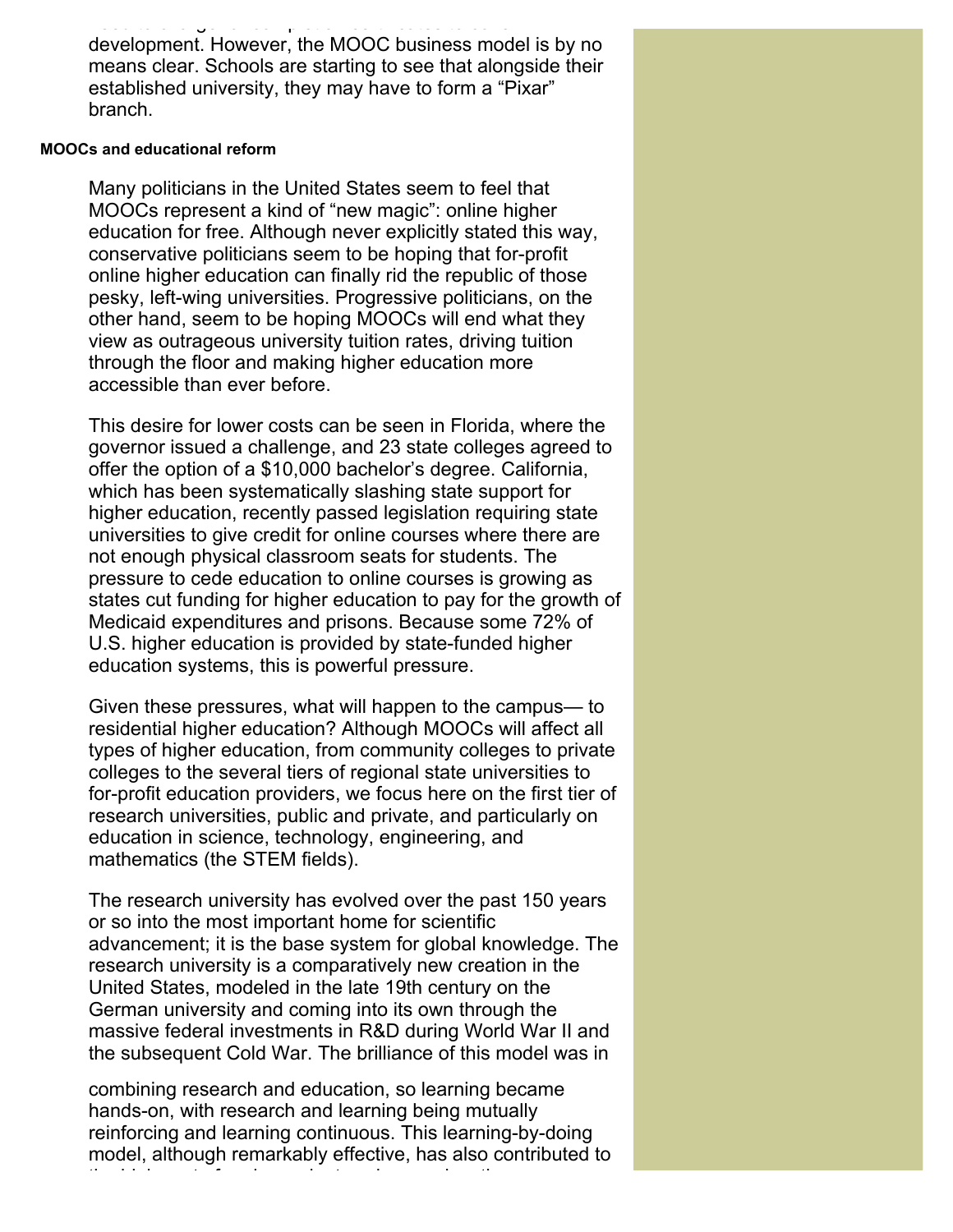the high cost of undergraduate science education, as students need increasingly expensive labs.

The entry of the lab into science education was a creation of mid-19th century reformers such as William Barton Rogers, who helped shift natural science away from the lecture model and its accompanying recitation and memorization. This critical education reform was followed by the introduction of the seminar in the first part of the 20th century. Education philanthropist Edward Harkness, a Standard Oil heir who felt that middle-range students (such as himself) were left out of a system that focused only on students at the top and bottom of classes, funded Phillips Exeter Academy faculty to study Oxford University and Cambridge University models for education ideas. Finding that the remarkable one-on-one tutorial system at those schools was prohibitively expensive, the Phillips Exeter faculty created the seminar of 12 or so students around an oval "Harkness table" in the 1930s to bring all participating students into the common discourse. The model spread to the Ivy League and widely to U.S. universities for upper-level courses.

MOOCs are potentially an even more transformative revolution. They may be a particularly interesting new tool for STEM education. This is because problem-solving in these fields may fit more readily into online courses than does the discourse emphasis in humanities or social science courses. Online learning can enable dynamic visualization of data and the ability to interact

If society can get the model right, there is an opportunity for worldwide availability of courses.

with that data, allowing the ability to identify new data patterns and influencing factors. It opens new ways for mapping the content and core ideas of a field, with new possibilities for the representation of both information and knowledge. And it can be great tool for real-time assessment of content acquisition and knowledge transfer and application, with the ability to improve reinforcement of content.

Even as online education advances, vital education components will remain face-to-face at least for some time to come. Developing expertise through oral expression and presentations will remain especially critical. Online education simply cannot handle these aspects of learning very well so far. Conventional education methods can also effectively promote written analysis. Machine evaluation of written papers is improving, and edX, for example, has a team working on this technology. But although software can capture key words and rubrics supplied by faculty (what might be called established concepts), it will not be good at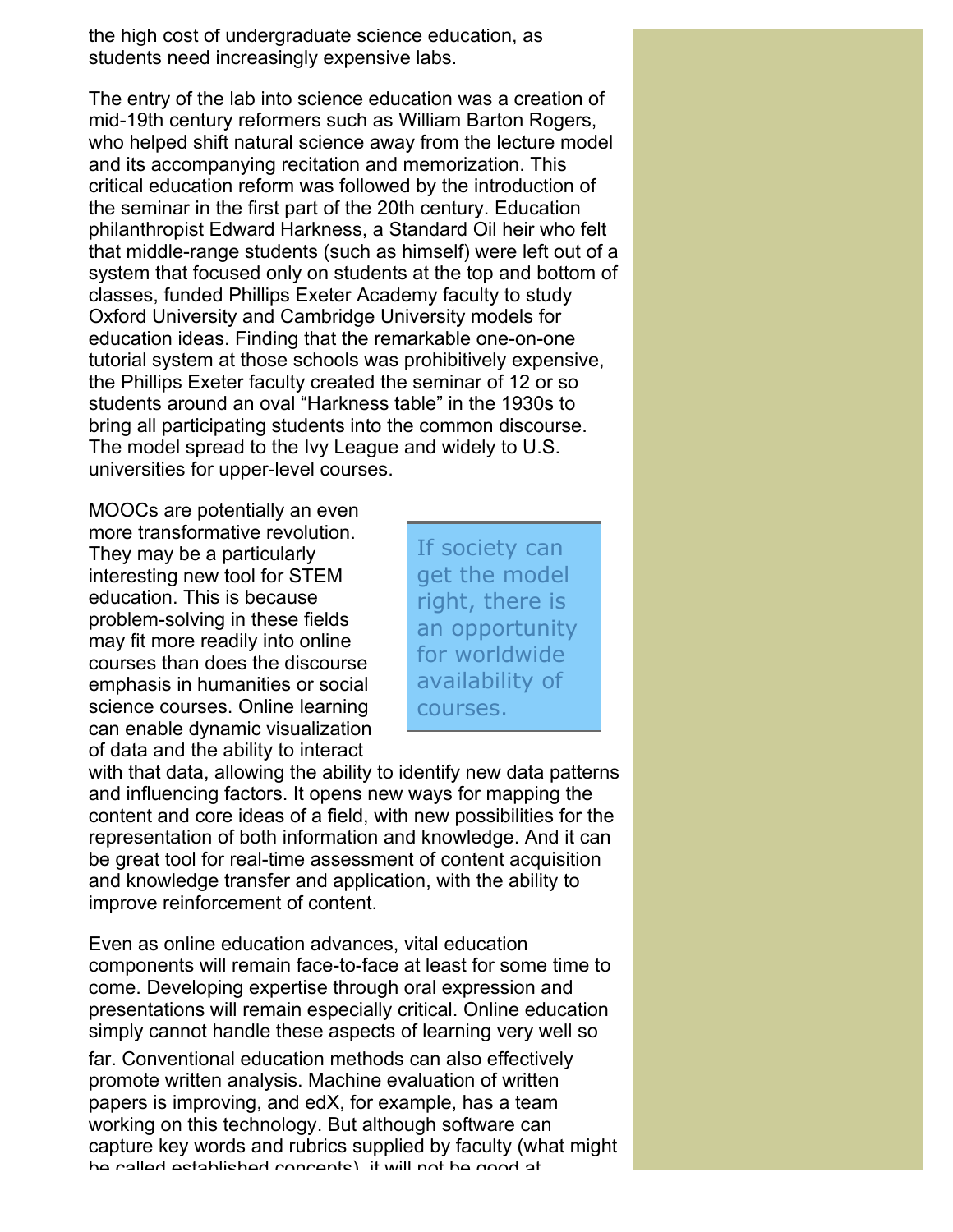be called established concepts), it will not be good at recognizing out-of-the-box new ideas or evaluating ideas with fresh approaches. For a very long time to come, writing will require human assessment, except for more straightforward assignments.

Conventional education will also remain vital in research, where online capabilities can be limiting. Performing research is central to learning by doing in science; indeed, it is what scientists do. Although computer simulations and modeling can capture elements of how to perform research, in many fields the student ultimately needs to be at a lab bench or in the field, interacting with a research team for project-based learning. Online features can enhance research. For example, data visualization and display and computer simulations can be critical tools, and MIT has an "iLab" for high-school science students, where they can run real experiments online from any location on real MIT equipment. But there is no getting around the reality that research in many fields requires critical face-to-face dynamics and interactions with the natural world that will be hard to replace.

# **Blending for success**

In the end, then, MOOCs may change everything, but they will not necessarily kill everything. Indeed, at least in the near term, the most effective education will combine online and face-to-face approaches into "blended learning" that captures the best of both worlds.

In this scenario, online education will continue to evolve. In some ways, it will become better at doing some of the jobs that are the hallmarks of conventional education. For example, with growing broadband capability, it will be possible to further build online discussion groups, and the videos will be increasingly be able to use high-definition capability for improved realism. Machine writing evaluation will get better. Even now, for shorter papers, in which software can increasingly evaluate key word use, rubrics, and core concepts, MIT's machine grading software matches the score of a human grader as accurately as a second human grader 85% of the time. And as noted, research can be complemented by online simulation and modeling and can offer online access to lab equipment and the ability to run experiments online.

There is a larger point, as well. "Face-to-face" conventionally has implied physical proximity, but there are significant learning areas where, as technology continues to improve, face-to-face is transforming into "person-to-person," where virtual personal connections are online. Personalized education is not likely to remain the sole province of face-toface education.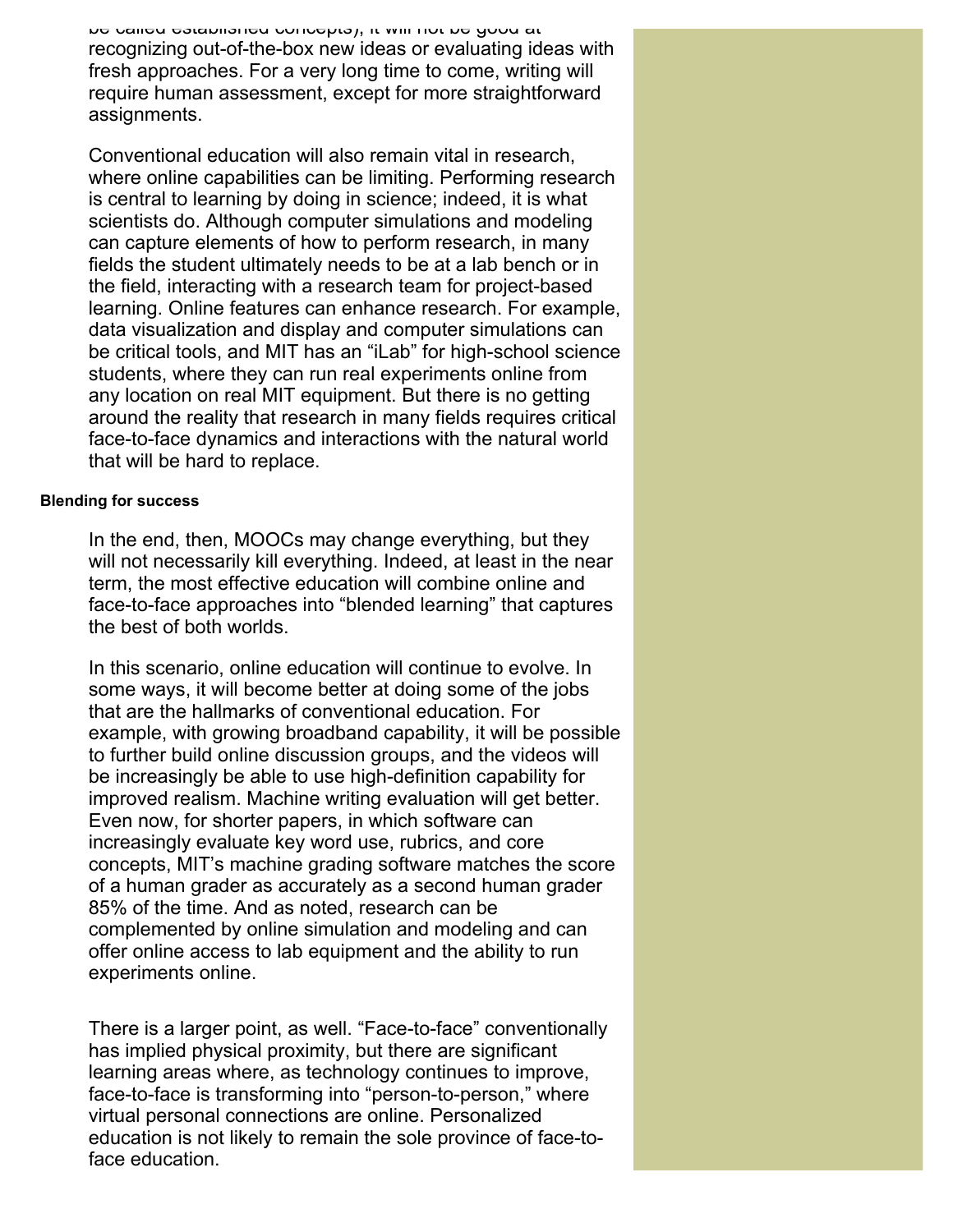So even as online and face-to-face approaches manage a certain détente, online is likely to become an ever more disruptive force. It is now well accepted that new firms embracing new technologies can disrupt and eventually displace legacy firms.

Clayton Christensen, the business professor who developed this field, argues that when nonprofit higher education was a service-only sector, it was protected. Its service model had long since absorbed book technology as its one technology base, already a mature sector after five centuries of development. It had been successful in evading any significant new technology component, facing only modest incursions from the private-sector online education system, which had been slowly evolving. When a point was reached where online entry could scale, with significant broadband access and smartphone entry, the way was open for a new technology component to enter higher education. It was the arrival of this new technology that created the possibility of disruptive displacement for the existing higher education system.

Christenson proposes an analogy: Online is the steamship. Early steam engines were very inefficient, requiring great volumes of wood or coal. They could not power a ship across an ocean, but they found a niche market, starting out on rivers. Steam engines, although initially inefficient, had a compelling advantage; they could move steadily upriver into current and wind, stopping when necessary to refuel. As the engines became more reliable and efficient, they became suitable for longer trips. Shipmakers then developed a hybrid technology that incorporated steam engines into sailing ships. Sidewheels were replaced by more efficient screw propellers, and the development of steel hulls made it possible to build larger ships that could carry more fuel. Sails were eventually eliminated, and the hybrid technology was replaced by steamonly vessels. Will this be the higher education story? Will blended learning (the hybrid model) eventually fade and be displaced by an online steamship? Will universities go the way of sailing ships?

Even as it proves disruptive, however, online education will continue to depend on conventional education, especially

universities, for some time to come. The fundamental reason is that if universities were to disappear, the institutional source for course content would collapse over time. Universities are also research engines as well as teaching and learning centers; at least in science, that research side has a separate funding system that could be maintained, apart from education tuition (although tuition revenues provide research subsidies, because universities do not fully recover their indirect costs from the federal government). In a knowledge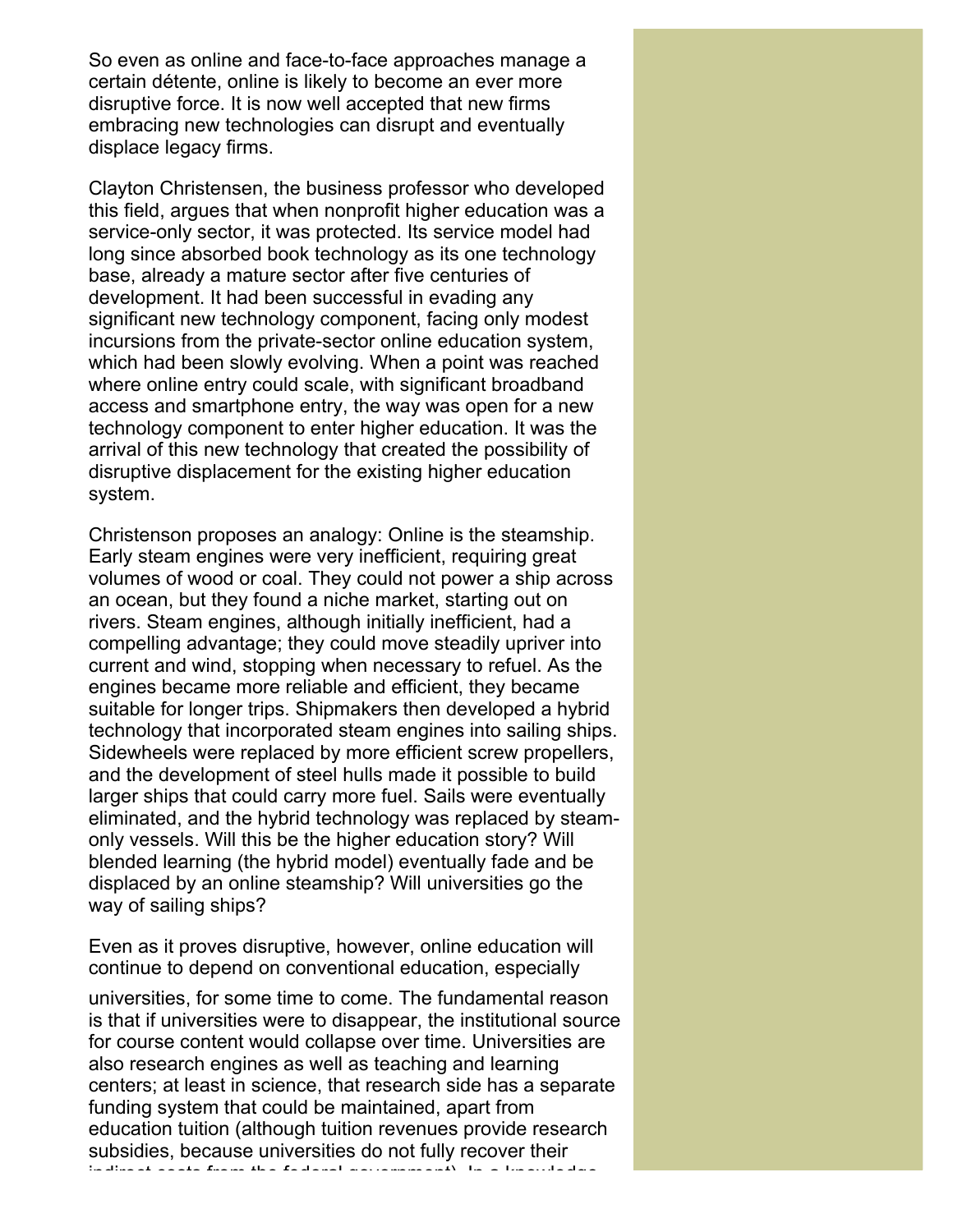indirect costs from the federal government). In a knowledge economy, there is no substitute for universities, which are literally innovation systems that are critical for societal growth. With industry research ever more focused on incremental advances in later development stages, the breakthrough stage increasingly is a university role, using federal science research funds. University research, by proving a foundation for learning by doing, is also central to science education.

Although there is no real replacement for many research university functions, it is possible that the university in its present form will survive only if it significantly reforms its faceto-face learning model. Its age-old primary delivery tool, the lecture, is no longer the optimal model. A head-to-head competition between a live talking head in a classroom and an online presentation with assessment and interactive features built in is not a winning proposition in the long term for the classroom lecture.

So the online education revolution is here. Universities can take an ostrich approach and allow continuing and systematic market incursions from for-profit online operators. Or they can figure out the new online tools for learning and reform their face-to-face course offerings. The reality is that universities cannot ignore the new disruptive online education phenomena.

## **In the beginning**

The MOOC movement to date has largely been led by creative computer scientists, not learning experts. But the parallel revolution evolving now in the science of learning will need to be incorporated into online education and the blended learning models that universities need to develop.

A recent report from the National Academies called *Discipline-Based Education Research: Understanding and Improving Learning in Undergraduate Science and Engineering* provides a good summary of where things now stand. In essence, undergraduates in science and engineering face learning challenges, for example, in conceptual understanding, problem solving, and visual representation. In conceptual understanding, students often

harbor incorrect ideas in every discipline about fundamental concepts, having particular difficulties with concepts at both large and small temporal and spatial scales. In problem solving, students can be distracted by the superficial aspects of a problem, such as objects in the problem or the context of the problem, whereas experts know to focus on underlying principles. In visual representation, students often struggle to interpret models, graphs, or simulations, which are key to grasping scientific concepts.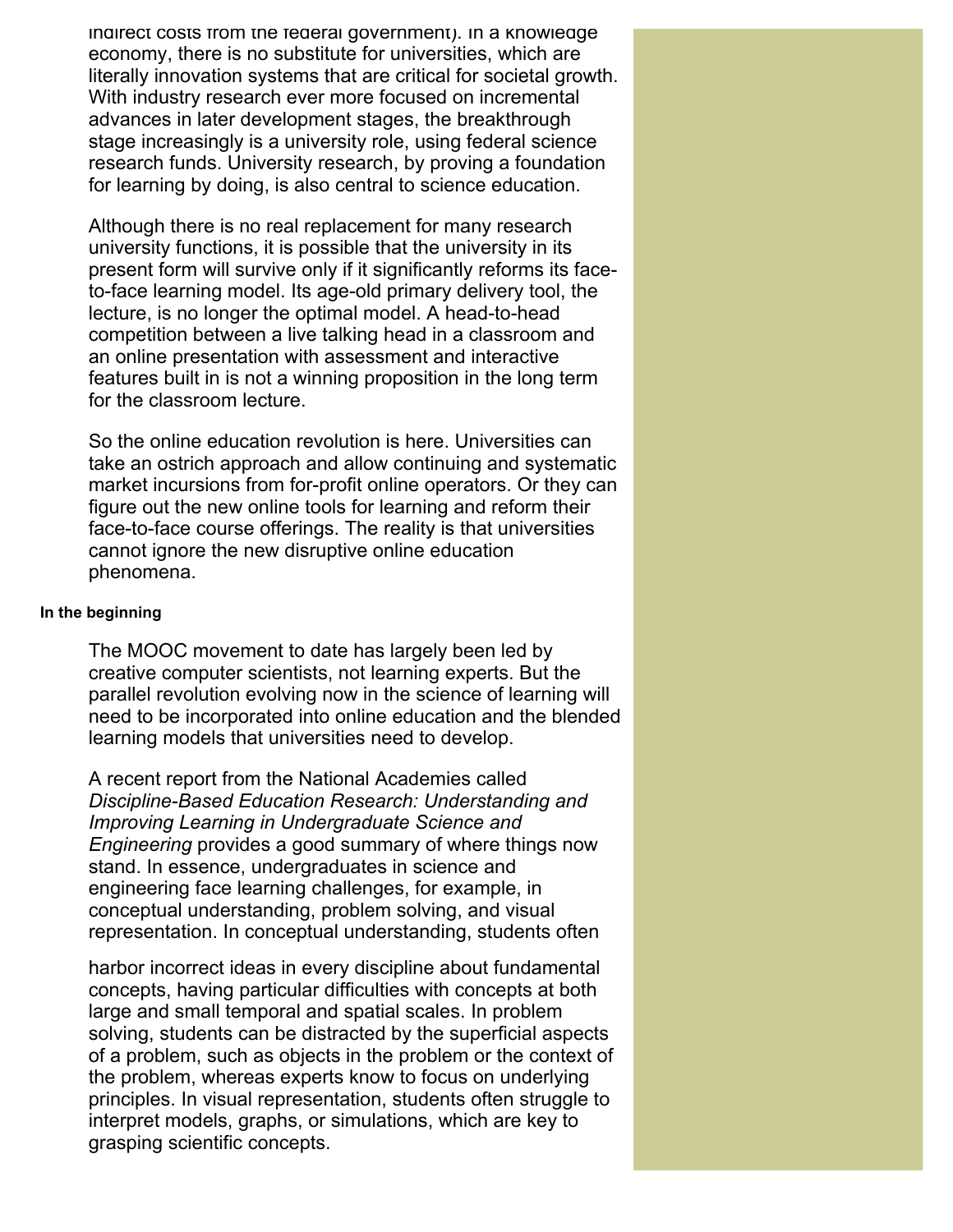There is a solid body of research that shows that instructional strategies can overcome such challenges. In teaching conceptual change, it is possible to use bridging analogies that provide links from a student's erroneous understanding to a correct understanding, and such techniques can be included, for example, in interactive demonstrations. Problemsolving skills can be developed using open-ended problems, carefully structuring the learning with prompts and encouraging peer-to-peer, or near-peer, interactions. Concerning representations and spatial ability, the use of multiple forms of representations can improve students' grasp and facility. The effectiveness of computer animations and simulations is not yet fully understood, but they may well play a role. The evidence clearly shows that student-centered collaborative instructional strategies can help students' learning and retention.

The Academies' report does not say that lectures are inherently ineffective, but recommends framing them within a range of instructional approaches. Similarly, online technologies alone do not improve learning outcomes. Outcomes depend on how the technology is used and placed in a larger learning context. So online learning occurs in a larger context of science learning; it alone is not a full solution, and the findings in each of the areas can be applied to inform both online and blended learning.

Research on sequencing learning can also inform online courses. For example, there has been much discussion lately in education circles of "the flipped classroom." But educators may be flipping it backward. Putting lectures online and asking students to view them in advance of class before encountering problem solving may be less likely to advance robust learning. Some research at Stanford suggests that encountering the problem should proceed "telling," because students may be more efficient at absorbing and applying the explanation if they see the content in the context of problem solving. Students who confront practical problems before being provided with the explanation appear to be better at transferring their learning to other contexts. The blend of classroom and online may improve learning if they are

complementary and informed by learning science research. If online is to make a serious contribution to education, the systematic application of learning science appears crucial.

These examples begin to reveal the outlines of a blended learning model. The model will require an optimal division of tasks that reflects the strengths of each environment. As Sanjay Sarma, director of MITx (MIT's online course development entity), has stated, "this new [online] tool might streamline first order learning and free us up to enrich second order learning." He proposes that online can absorb much of the information and content-conveyance tasks (first-order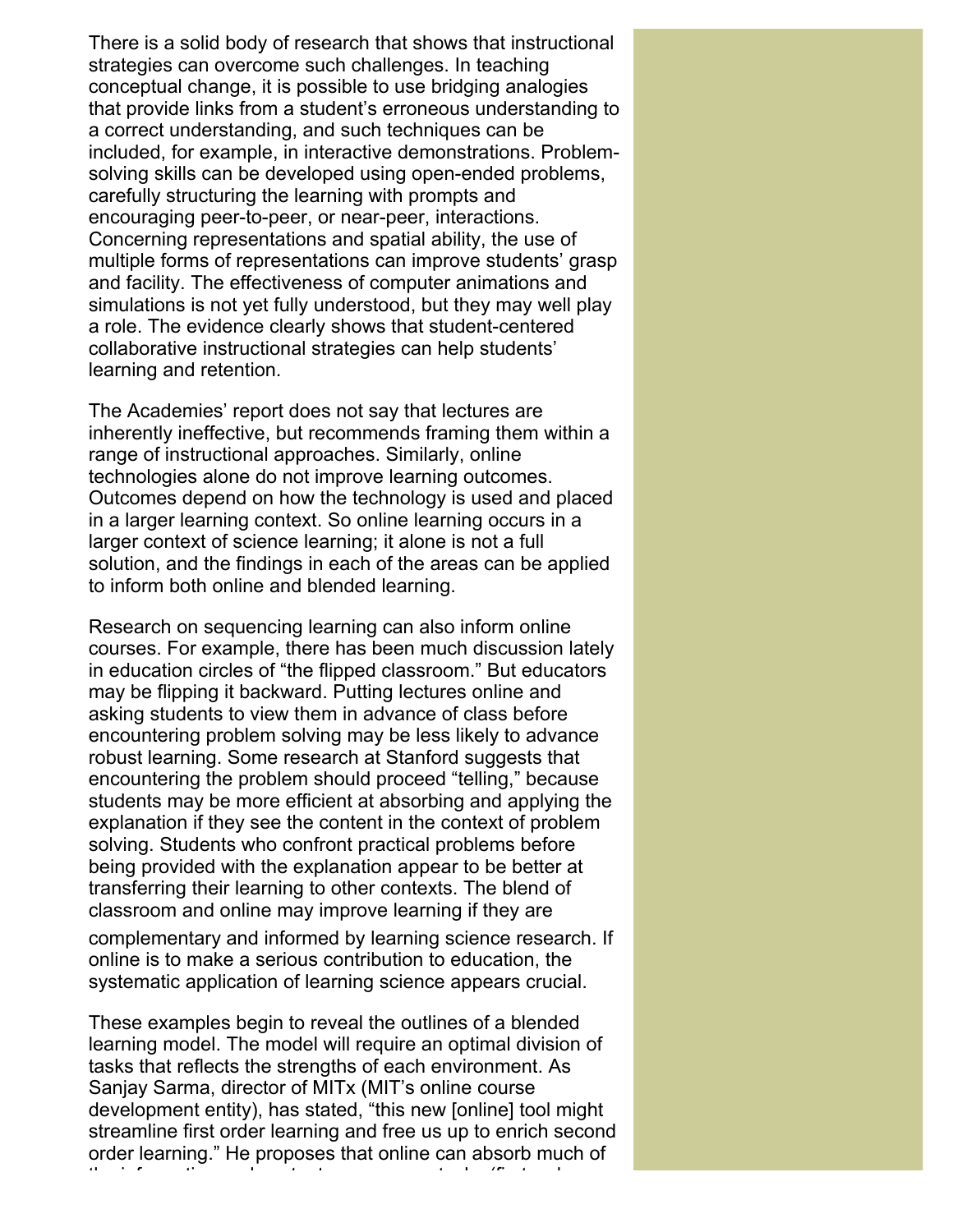the information and content-conveyance tasks (first-order learning), and the face-to-face classroom can focus on the understanding and conceptual depth of second-order learning. The online element in the blended model can integrate the lecture model, but space it into shorter, more absorbable segments, reinforcing each segment with the interactive features at which online excels, such as visual data displays, animations, and problem simulations. Online will take advantage of emerging continuous assessment software that will frequently test student understanding and reinforce concepts and practices that were not adequately understood.

The face-to-face classroom will become a space for more seminar-like discussion sessions where students can learn to express and organize expertise, engage in participatory lab work and demonstrations, and frame overall problems that they then will mine the online resources to help resolve. Apprenticeship learning by doing and learning progression approaches, using teachers as mentors, also become possibilities. Basic short papers to test the students' information acquisition can move online; conceptual papers to demonstrate creative thinking and problem solving could receive more attention from faculty members freed from lecturing. Problems initially could be framed in the classroom, followed by supporting online material, so that the classroom is flipped in the most productive direction.

The science of learning will advance through analyses of massive data from students learning online and will inform both virtual and physical settings. A major professional development effort for faculty will be essential to ensure effective learning and teaching in new online, blended, and traditional environments. Research on both the science of learning and faculty development will be key to education reforms.

### **Worldwide online education**

If society can get the model right, there is an opportunity for

worldwide availability of courses. If you can get to a smartphone (and this technology is increasingly pervasive even in significant parts of the developing world), you can get access to global knowledge. Many low-income learners in undeveloped places will now be able to access the world's great education institutions. But this does not have to be a monopoly of the developed world. There is important specialized knowledge in the emerging and developing world that can now be contributed that was previously far less accessible.

In this global vision, a wide range of institutional types will be able to collaborate, bringing their assets and strengths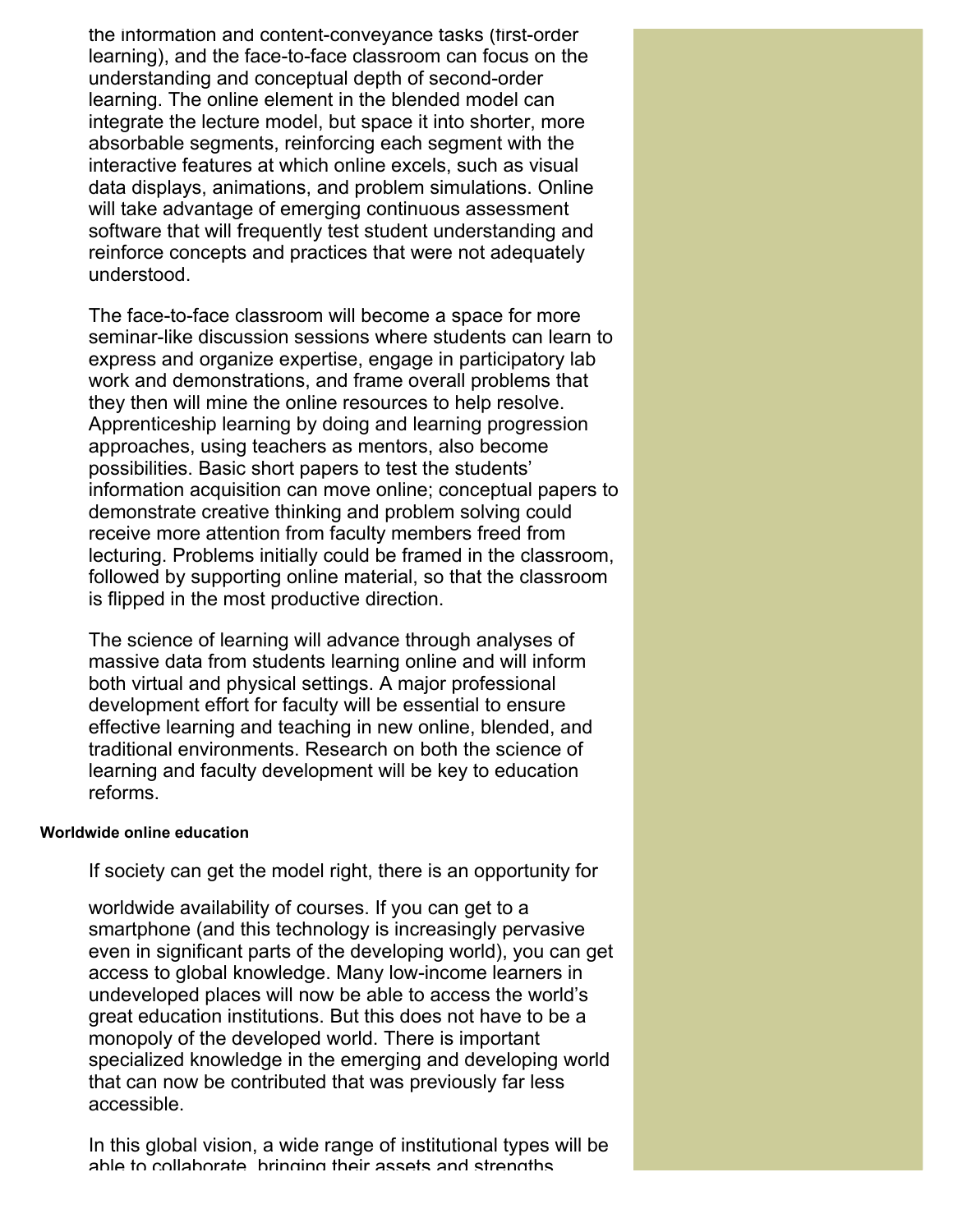able to collaborate, bringing their assets and strengths together to create innovative learning environments. edX online science course material, for example, is being used in blended courses at San Jose State in the California system. Similar alliances are being considered with community colleges, where the teaching expertise in reaching a diverse student body will inform further development of the edX platform. The new MOOC consortia have enlisted international partners, so these alliance options can go global.

The expansion of reach through online offerings means that a university's prior assumptions about the size of its student body can dramatically shift. MIT is discovering that it does not have to consist of 10,000 students on its campus, largely between the ages of 18 and 28. Its student body can be worldwide and much larger and embrace a wide age demographic.

# **From credentials to speedier degrees**

What will students get for completing an online course? There are important questions about written and oral expression

that must be worked through in accepting MOOCs for course credit. Issuing students credentials or certificates for completing many online courses, as opposed to giving them a full-credit course grade, may be a reasonable scenario. The certificates need not be a second class of education, just a different kind of education. Employers, for example, may well be interested in systems where students obtain "stacks" of online credentials to demonstrate skills or content understanding. Online courses can be broken up into topical modules and resorted and restacked to fit different kinds of

credentials. In 2010, U.S. education institutions, led by community colleges, already granted over 1 million certificates annually in a range of specific semiprofessional programs—the fastest-growing form of higher education. The certificates are increasingly recognized as valuable by employers offering pay differentials for them. Employers are also starting to focus on hiring based on levels of core skills, such as applied math, critical listening, close observation, information compilation, and written expression, matched to job requirements. Many of these skills may not be reflected in a traditional college education. The flexibility of online credentialing may better suit this trend toward lifelong skills assessment.

To raise the online technology bar, universities will need to consider supplementing their traditional faculties with online development experts.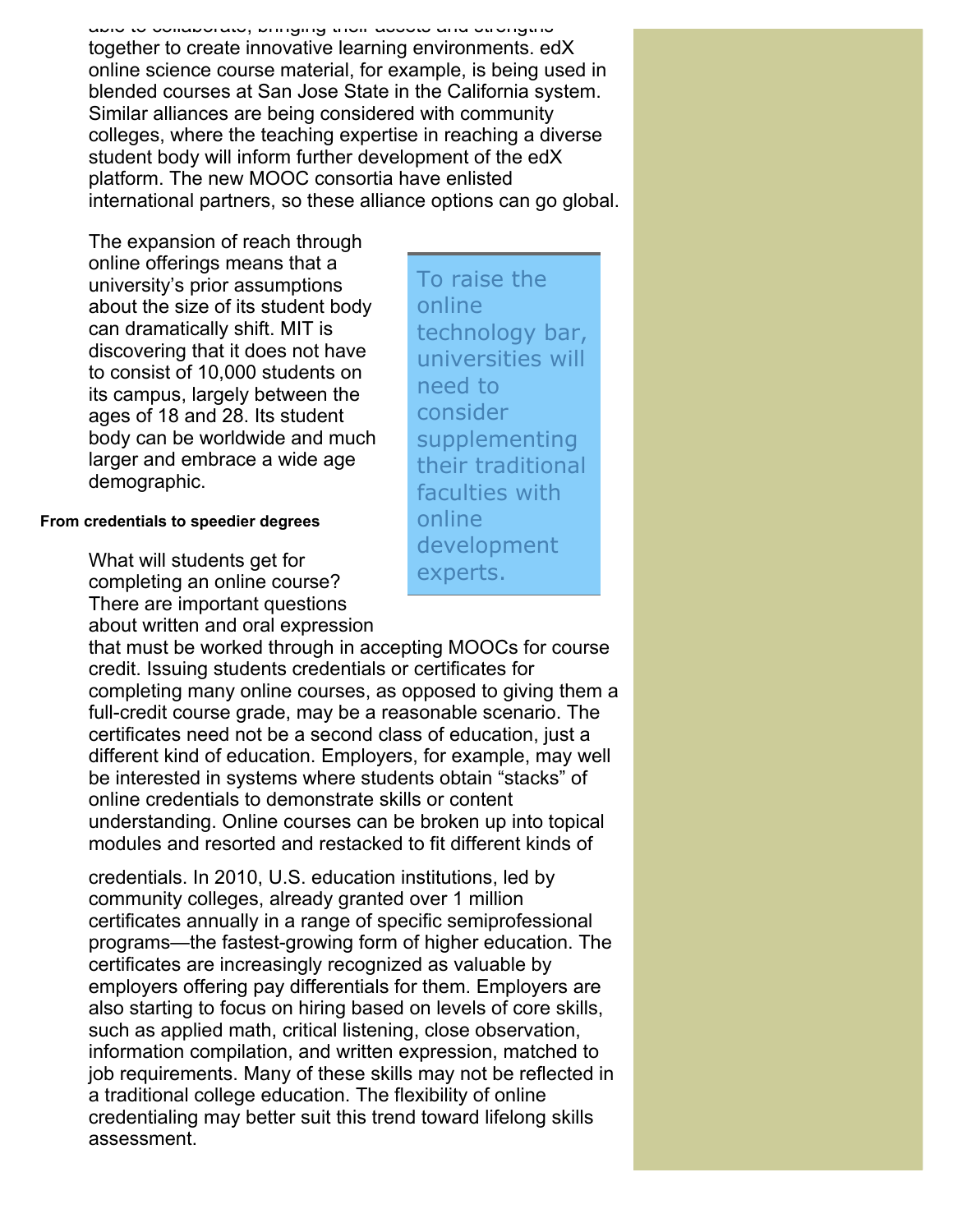Beyond credentialing, online learning may help some students complete college degrees. Colleges and universities may get to the point of offering their introductory courses online. In that scenario, entering students, by taking online courses during summers or on their own time or in high school, will come to college with a year or more of introductory courses completed. Perhaps college could be three or even two years, correspondingly cutting costs for students. The later years of college could focus more on discussion-based seminars or on more advanced research or writing projects, with more student-faculty interaction— the parts of the learning equation that online does not yet manage well.

How would colleges and universities manage the economics of this shift? They would still have to maintain their campus plant. But if colleges became two- or three-year institutions, they could increase their student throughput and retain their plants. MIT President Rafael Reif, who personally led the creation of the edX and MITx models, has suggested that colleges could change their admissions practices if students complete a first year of introductory courses online. Colleges will know how students are performing on their own courses, and this might prove a more direct system for judging admissions than SATs or high-school AP scores.

Online learning may also play a role well beyond the college years. Indeed, a critically important role for online education may be for lifelong learning. After a person has acquired expression skills through a college education, online courses may fill a great need. Adult learning is increasingly based on providing content and information, an online strength. This approach would be well suited to helping adults update their skills to stay current with employment demands. MIT's Reif has suggested that perhaps in the future when people apply to college, they will apply for a lifelong content learning opportunity.

# **Evolving business model**

The entry of MOOCs into higher education is in its infancy. Because their potential is only starting to be understood, the business model is not clear. But there are suggestions that several features of MOOCs will have to be addressed if sound business models are to evolve.

First, MOOCs will require expensive up-front development. To offer quality courses with interactive features means development investments; to simply offer videos of existing lectures completely underuses the medium and its interactive and assessment potential. To raise the online technology bar, universities (or consortia of universities) will need to consider supplementing their traditional faculties with online development experts. And there will be a need for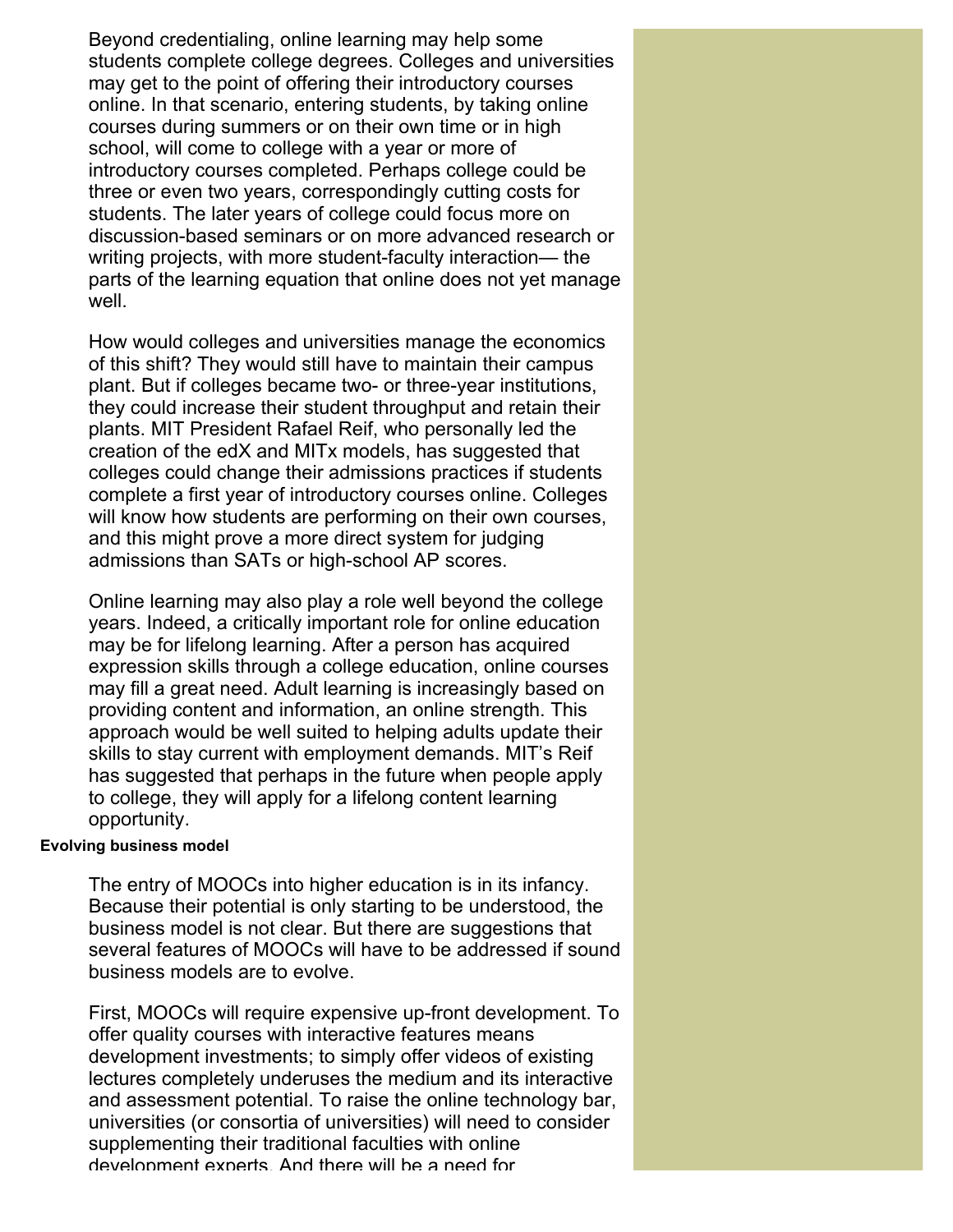#### development experts. And there will be a need for

expenditures to develop standard "platform" software features that can snap in to serve a menu of courses, reduce their costs, and improve performance (for example, through assessment). But though significant, the up-front costs potentially can be dispersed over a much wider group of students, enabling a significantly lower cost per course per student. Working out a sound pricing model will be a work in progress for some time to come.

At this time, MOOC courses can be freely available. If a student wants a certificate, assessment will be needed, and a modest charge can be imposed depending on the course population; but at what level? Georgia Tech's collaboration with Udacity for an online master's degree in computer science suggests how MOOC pricing options may evolve. Georgia Tech will charge students seeking credit for its respected computer-science program a price closer to that of a community college: approximately \$134 per credit, as compared with the normal rates at Georgia Tech of \$472 per credit for in-state students and \$1,139 per credit for out-ofstate students. The program is expected to take most students three years to complete and cost around \$7,000. Income will be split 60/40 between Georgia Tech and Udacity. Clearly, differential pricing within an institution is now being introduced for online versus face-to-face (or blended) courses. Will there be popular blockbuster courses that (like blockbuster Broadway shows) can charge a premium? If more of the teaching load is picked up online, will faculty size decline; and if so, how will research universities cover the range of expertise they need to offer? Regardless, universities (and certainly the for-profits) will clearly need to recoup their development costs. Otherwise, this revolution will be stillborn.

The pricing models for nonprofit MOOC providers could prove

advantageous for experimentation, because prompt profit recovery does not have to be built in, but will nonprofits be able to keep up with for-profits in incorporating technology advances? edX has recently announced an "open source" approach for its software platforms, posting its code and inviting the software community to contribute improvements in a "commons" development model. Textbook publishers are entering online education as well, creating textbooks that will increasingly be packed with online features, and publishers may also collaborate with MOOC consortia.

Universities may need to use MOOCs to cross-subsidize their campus courses, traditional and blended. As they offer improved face-to-face learning, under pressure to reform as the low-cost standard lecture is displaced by MOOCs, universities may have to move to a more expensive model with more intense faculty mentoring and seminars. Can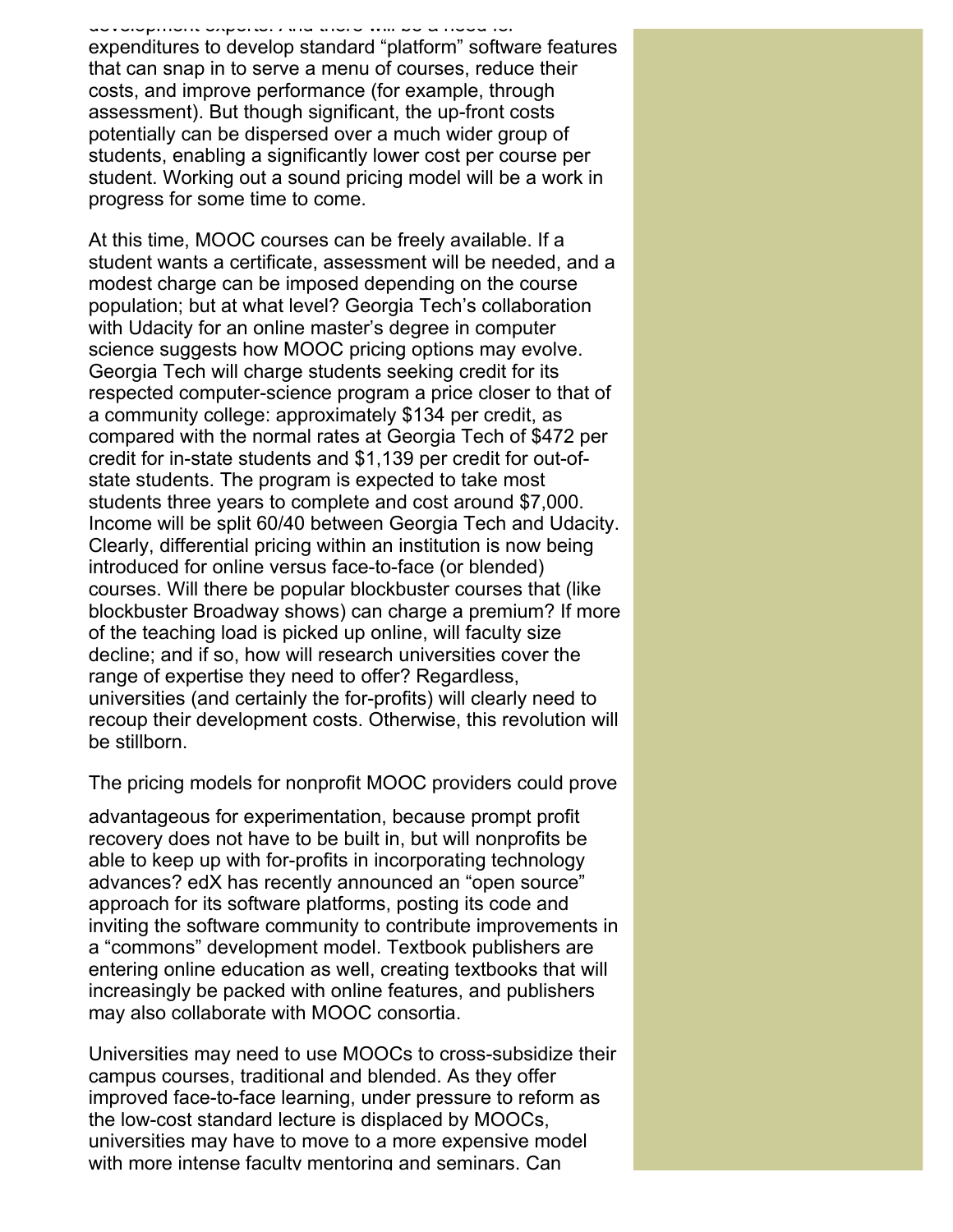with more intense faculty mentoring and seminars. Can universities recoup these costs against their MOOC offerings? As they do so, they will be going up against a tradition that online offerings should be free. They will also be going up against for-profits that will not necessarily face carrying costs for big campuses and research facilities. And there are the additional problems of what to charge if a university offers lifelong learning access? Or, if one university develops a course, and another uses it in a blended model, what does the first university charge the second? edX has two cost recovery approaches for its university partners: lower-cost "self service," in which a school or its faculty members develops an online course (to edX standards) but uses the edX system for its distribution; and "edX-supported," in which edX charges more as a course design partner, contributing technology know-how to course construction, as well as handling the online distribution.

Adding to the economic complexity are unresolved intellectual property issues. The Bayh-Dole Act has leveraged the translation of innovative research but is not applicable to the world of MOOCs. Textbook royalties have motivated some faculty. How will university or faculty ownership of MOOCs affect tomorrow's university and professional identities?

Overall, a very different business model for online verses face-to-face higher education is likely for a very different cost structure. While efforts continue apace to start MOOCs, its backers, and society at large, are shooting in the dark on the business model. It could be both interesting and disruptive. But there is the possibility of significantly lowering student costs if part of their education can shift online.

### **Understanding the risks**

The bottom line appears to be that universities that are largely lecture-based with a limited research base may be in for a rough ride as they try to shift to new models for online and face-to-face education. Increased student throughput offers one ray of hope, but some schools may have difficulties in attracting sufficient students to be able to increase throughput. The point here is that online-only education is not perfect. There are limits in its ability to facilitate learning, but it is going to be pretty good, particularly in providing and reinforcing content and information. If lower-cost online courses with interactive and assessment technical features go head-to-head in competition with less learning-efficient faceto-face lectures, online wins. And the lifelong learning potentials for online education will provide an extra advantage.

Universities are starting to recognize what they need to do: develop a new blended model, with a new, more dynamic role for faculty. Face-to-face learning will survive only if it uses the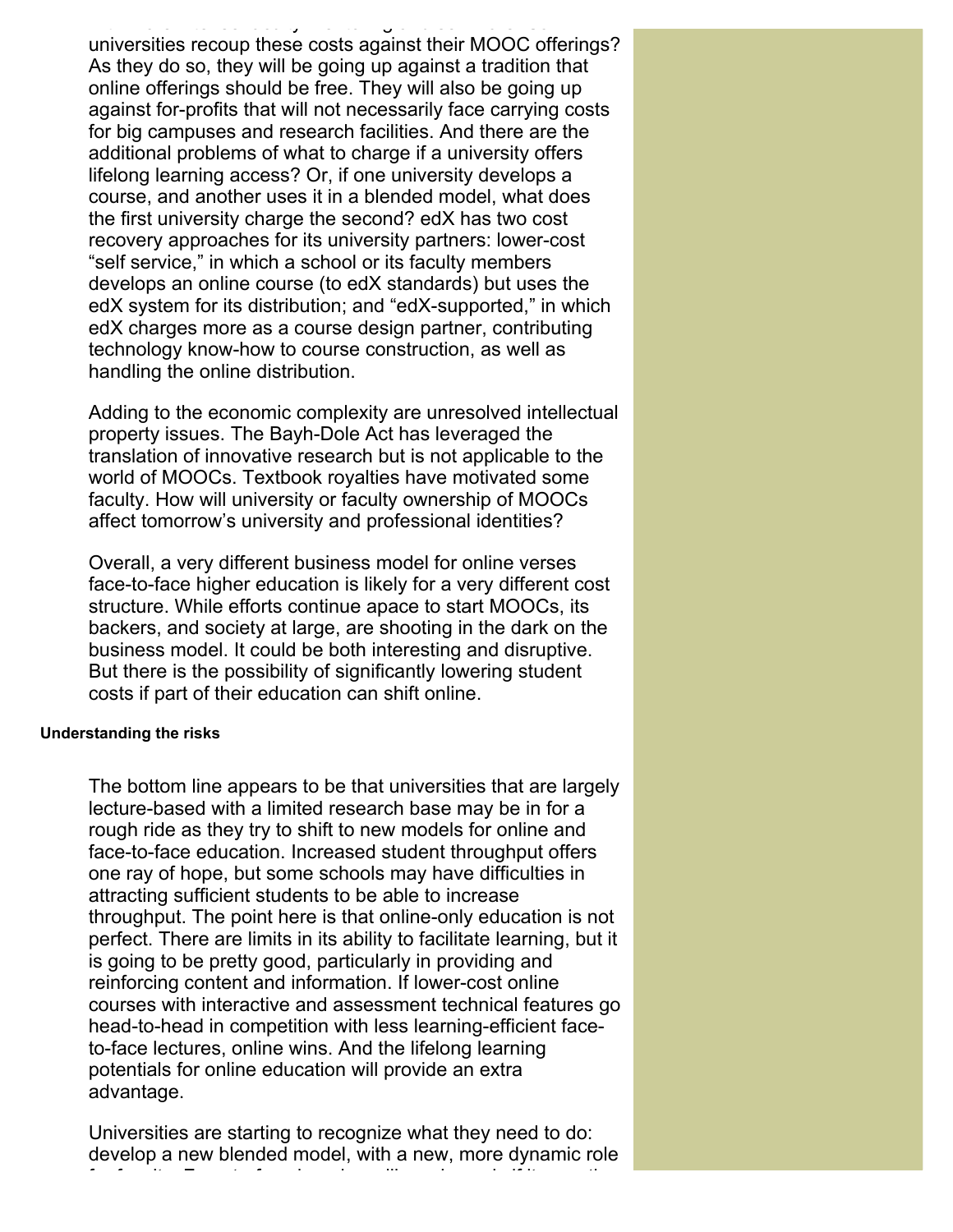for faculty. Face-to-face learning will survive only if it uses the unique strengths that it can muster in expression, written analysis, and performing learning-by-doing research. Asking higher education, which has been historically adverse to innovation, to pursue two simultaneous major education reforms—online and blended—is asking a lot. But it may over time prove the only move.

There is a risk here, of course. The nation may develop a double standard for higher education. The upper middle class may be able to afford a blended model, but the less well-to-do may have to make do with a much cheaper online-only system. Because blended, if done right, offers better learning potential at least at this time, what will be the societal effects?

Indeed, there are a host of questions to be answered. Society and the research community have much to learn about learning—in classrooms, online, and in blended learning settings. Online education presents an opportunity to significantly reform the quality of learning in higher education. If meaningful learning analytics can be applied to the growing ocean of online data, the nation could undertake learning research at a scale previously unavailable.

The good news is that it is becoming possible to tackle longstanding learning science questions: Does the effectiveness of instructional practices vary for students of different ages and groups? Can the transfer of learning across courses be enhanced? Are there optimal ways to structure learning over time or multiple courses? How do noncognitive aspects of learning, including motivation and social learning features, influence student success? Online assessment, if done properly, can reveal much about learning in ways that could

drive educational reforms in online and face-to-face education. To achieve such goals, and to improve both online and face-to-face education, it will be necessary to systematically apply what is now known and what is learned in the future about learning science.

If all goes well, the nation will embrace a system in which online education does what it is good at (providing content and information, enhancing data visualization, and improving critical assessment), and face-to-face education does what it is good at (fostering discourse and argumentation, mentoring, training students for research, and making conceptual leaps). It will be this human-online symbiosis—the right blend of students, teachers, and teams with online capabilities— that will catalyze a new generation of science learning. To return to the chess metaphor, to achieve optimal learning, it will be Deep Blue and Garry Kasparov working together toward a common goal.